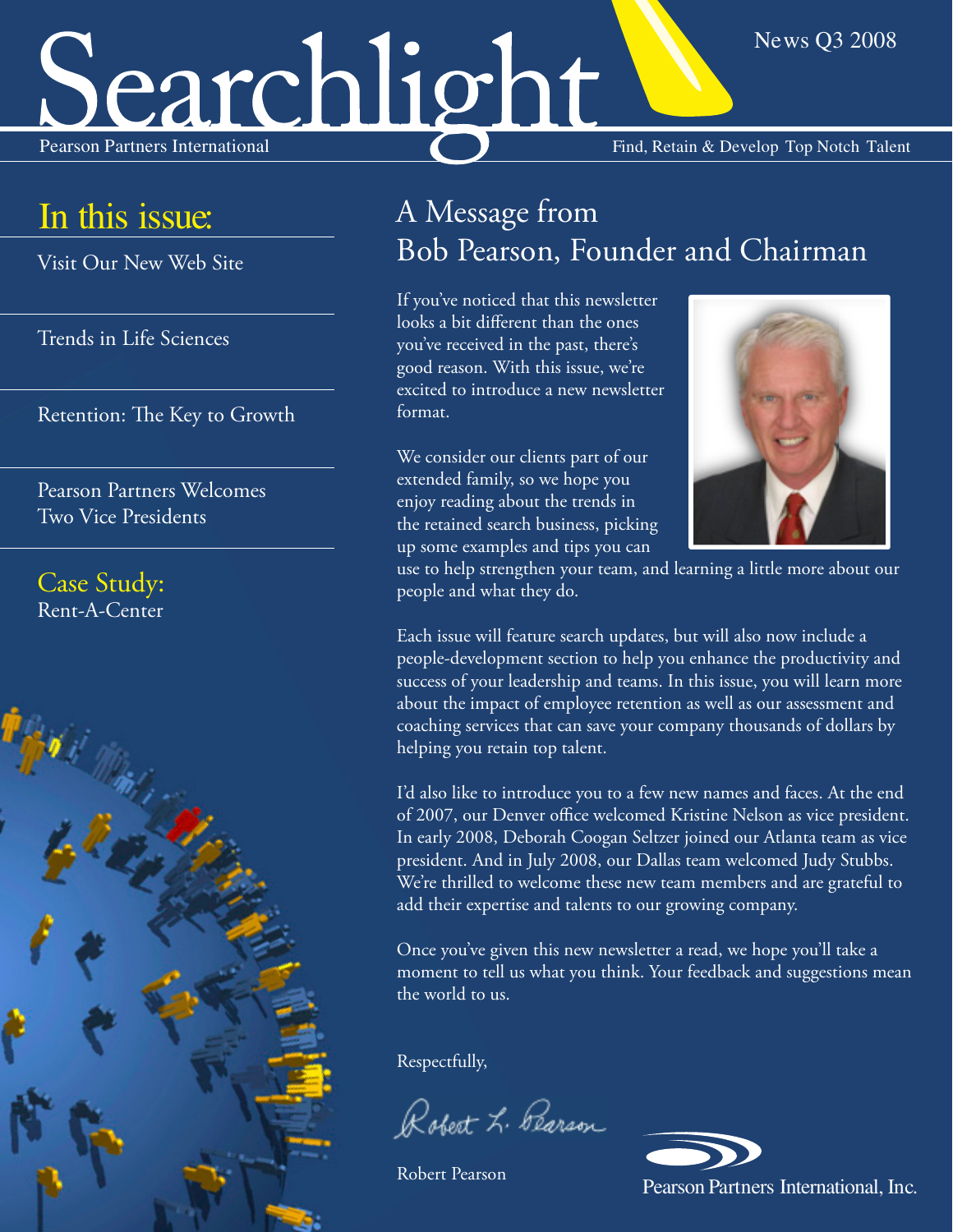

## Visit Our New Web Site

As we've grown in personnel and offices over the past six years, we noticed that our Web site had not kept pace and failed to show our clients and candidates the depth of knowledge we provide. So, we set to work this summer on an update.

Please visit our new Web site at www.pearsonpartnersintl.com. We would appreciate your comments and feedback on the Web site, our content and any other Web site resources you would find of value.





We're pleased to announce a few of our recent placements:

CEO, Smashburger (Consumer Capital Partners) CEO, Zebra Technologies Corporation Board Director, Rent-A-Center



### Hot Jobs in Pharmaceuticals and Life Sciences

Medical affairs Health technology assessment and outcomes Managed markets Business intelligence and market analytics Regulatory affairs Compliance Ethics

# Trends in Life Sciences

#### By Deborah Coogan Seltzer, Atlanta

The pharmaceuticals and life sciences industry has not been immune from the current economic downturn, and we've seen significant lay-offs in sales areas. But that doesn't mean that opportunities are lacking – it just means that they have shifted to new areas of focus.

In truth, recent lay-offs have much to do with changes in the healthcare environment and their impact on pharma and the traditional sales model. Instead of booming sales roles, we're seeing growth in different areas, including significant opportunities for liaison roles among various functions and constituencies, both internal and external.

In such roles, key professionals act almost as interpreters or translators, ensuring that multiple viewpoints and realities are considered, understood and leveraged for optimum decisionmaking. Examples include senior executives in medical affairs, health technology assessment and outcomes, managed markets, and business intelligence and market analytics.

Pharmaceutical companies are experiencing increasing regulatory scrutiny at a time when the public has a less-than-glowing perception of the pharmaceutical industry. Thanks to these trends, we're also seeing an increase in demand for individuals in regulatory affairs, compliance and even ethics.

Keep an eye on the pharmaceutical and life sciences industry as it continues to evolve into a hot market for a new and different kind of expertise.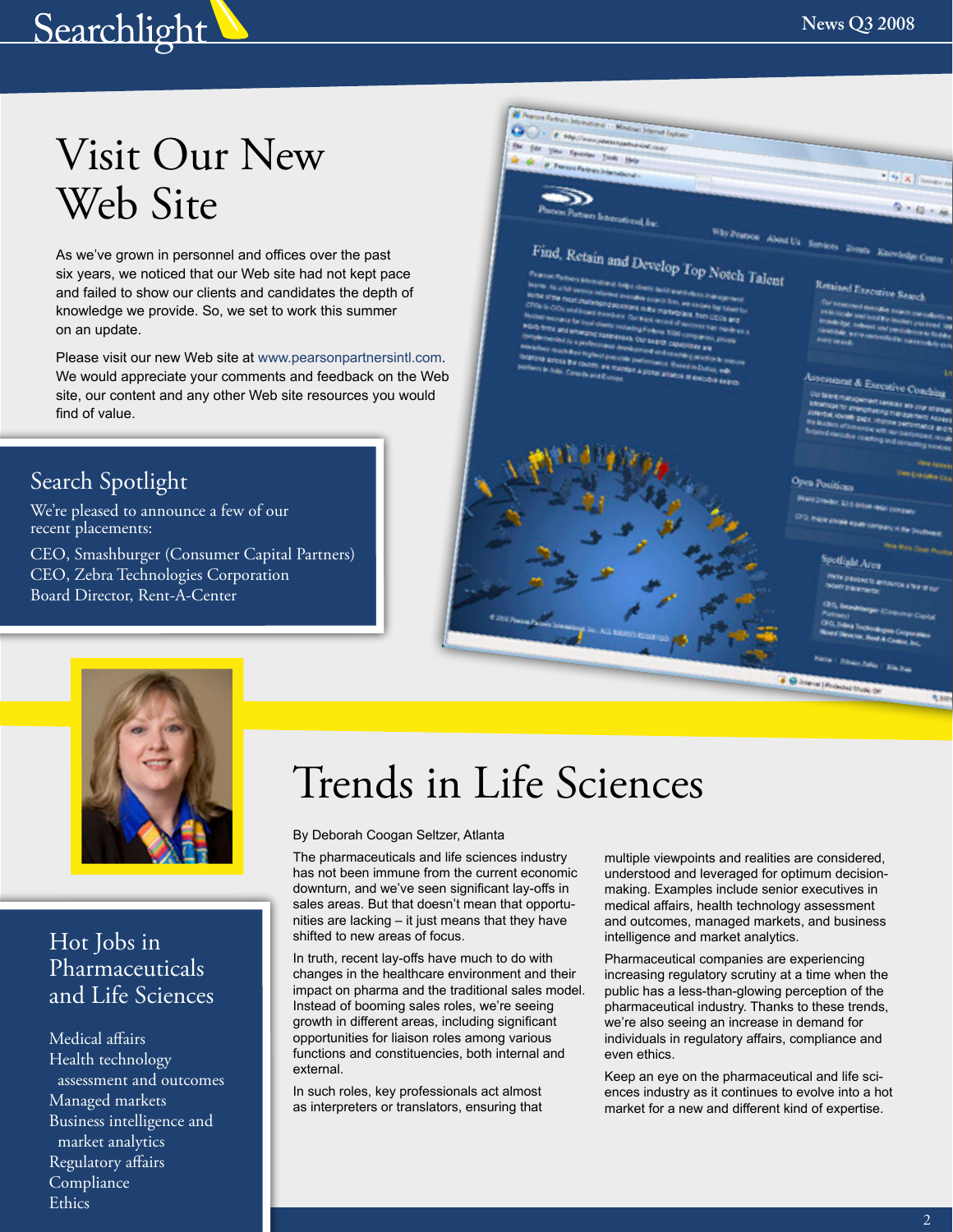

### Pearson Partners Welcomes Two Vice Presidents

We are pleased to introduce Judy Stubbs, a vice president in our Dallas office and Deborah Coogan Seltzer, a vice president in our Atlanta office, as our newest teammates.

Judy Stubbs has earned a reputation for completing some of the most senior-level, demanding job searches at Fortune 500 companies, and for filling senior management positions for large multinational clients. With more than 25 years retained search experience, Judy excels at human resources, chief executive officer, chief financial officer and sales searches. She specializes in the consumer products and technology sectors.

Judy comes to us from Heidrick and Struggles in Dallas, where she was a senior partner. Earlier in her career, she was the managing partner of Highland Partners' Dallas office and a member of the Consumer Products and Technology practice groups. She has also served as a vice president with A.T. Kearney Executive Search and as the senior human resources executive for a Fortune 500 New York Stock Exchange Company.

She holds a bachelor's degree with honors from Texas Technological University and has completed the Change Management Program at Harvard Business School Studies.



Deborah Coogan Seltzer

Deborah Coogan Seltzer brings more than 18 years experience in retained executive search with a specialty in the healthcare, pharmaceutical, biotech and medical products sectors. Beyond executive and general management roles throughout companies, she also recruits for technical executives in research and development, clinical and pre-clinical development, technical operations and manufacturing, scientific affairs, and regulatory and quality assurance.

She came to Pearson Partners from her previous role as a managing director with Boyden Global Executive Search. Previously, she held senior level positions with A.T. Kearney Executive Search and Ray & Berndtson.

Deborah graduated with high honors from Douglass College/Rutgers University with a bachelor's degree in political science and Spanish and received a master's degree in economics with honors from Trinity College, University of Dublin, as a Rotary Foundation Scholar.



### Retention: The Key to Growth

By Lisa Thompson, L.P.C., Director, Professional Services

Growing companies face plenty of challenges, but perhaps their greatest test today comes from recruiting talented employees and retaining them once they're on board.

Each time an employee has to be replaced, a company spends thousands of dollars in direct costs – such as hiring and training – as well as indirect expenses due to lost business and productivity.

#### Good news … and bad news

The pool of qualified talent is continually shrinking, due to the aging of baby boomers, an ever-decreasing birth rate and the increasing demands of top-level jobs. That's one reason why many companies are putting more and more emphasis on keeping their most experienced, skilled employees – and that's the good news.

The bad news is that companies may actually be out of touch with what their workers really want. Take a look at these statistics from a 2007 "emerging workforce" study by Spherion Corp.:

• Only 13 percent of employers are doing more to retain workers, while 29 percent are actually doing less, according to employees.

- Growth and earnings potential is an extremely/very important retention factor to 68 percent of workers, but only 24 percent of workers are satisfied with their current growth and earnings potential.
- Compensation is the second most important retention factor for workers (75 percent say it is extremely or very important), but only 26 percent are satisfied with their current level of compensation, and 60 percent of workers don't believe they are paid what they are worth.
- Time and flexibility are extremely/very important to 65 percent of all workers, but only 37 percent say they are satisfied with their time and flexibility.
- Three in 10 (31 percent) of workers plan to look for a new job in the next year.
- Thirty-seven percent of workers say they don't have the training needed to meet their career goals.

#### Employee retention as part of corporate strategy

To attract top talent, it's very important for an organization to adapt not only to changes in the workforce, but to changing values. To remain competitive, companies must factor employee retention into their corporate strategies and goals, making a good retention strategy part of the fabric of the business.

After the flood of downsizings early in this decade, as well as recent negative news about America's employment market, workers have grown wary of their companies' potential response to market fluctuations. Workers have learned to take responsibility for their own careers and no longer count on their employer for job security or development. This attitude has resulted in an average tenure of two to five years in a position, as opposed to the five- to 10-year average of the past.

(Retention, continued on page 4)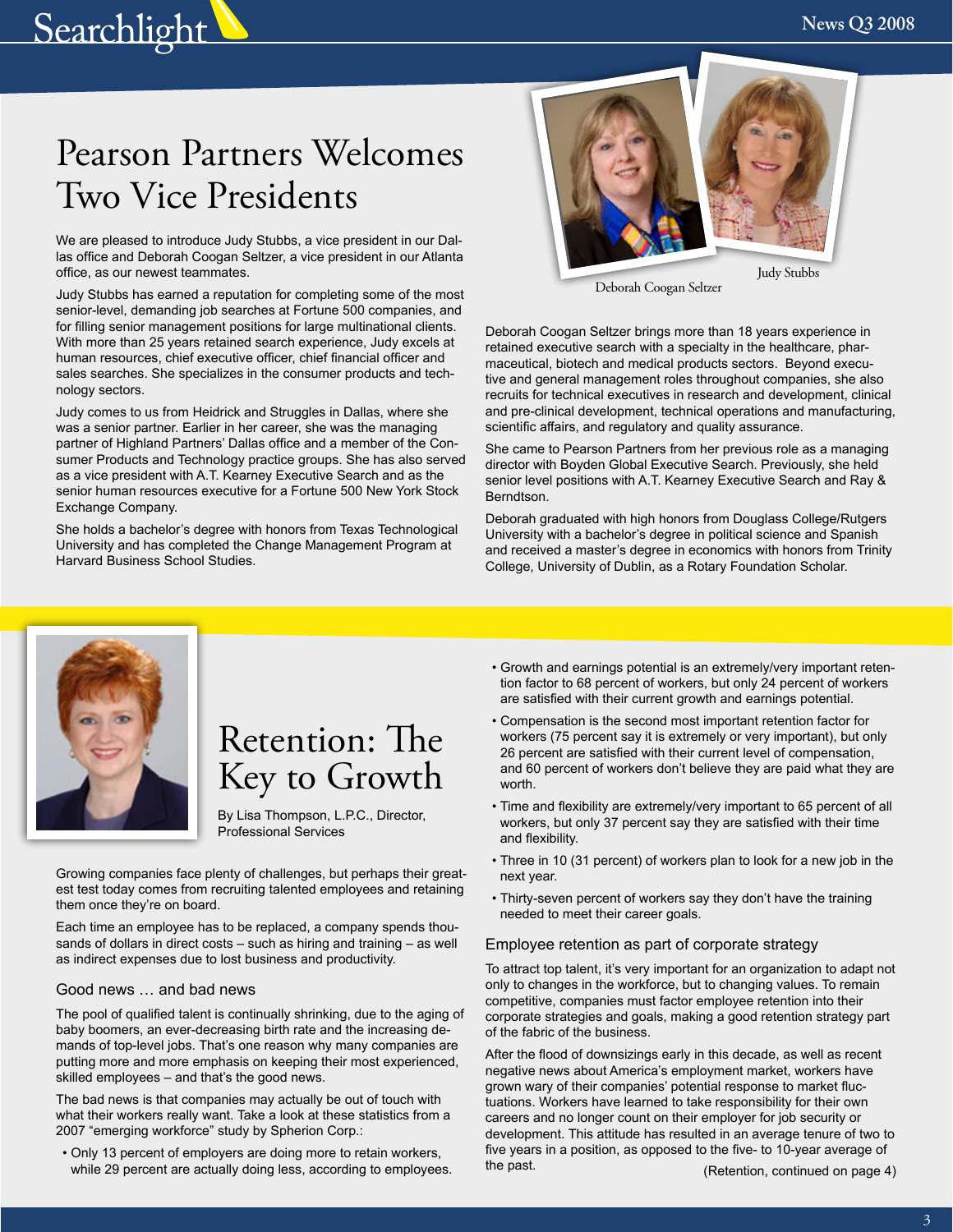

#### (Retention, continued from page 3)

Many companies are using executive coaching to develop leadership skills, retain key employees and ensure that executives deliver highimpact results. Executive coaching is a targeted and focused process to develop talent and reduce turnover rates caused by a perceived lack of leadership.

In a recent Pearson Partners International study on coaching trends, companies cited the two most common reasons they used executive coaching: performance improvement and retention of high-potential performers.

For more information about executive coaching and retention strategies, contact me at lthompson@pearsonpartnersintl.com.

### Three things to remember:

- Strive to understand what employees want, and to adapt not only to changes in the workforce, but to changing values.
- Factor employee retention into corporate strategies and goals.
- Executive coaching can help develop leadership skills, retain key employees and ensure that executives deliver high-impact results.

### Case Study: Rent-A-Center

New Board Members' Diverse Expertise Helps Guide Growing Retailer

As a board of directors plays a crucial role in guiding a company, its members must be chosen with utmost care. A diverse board helps ensure that those members steering the company offer a broad range of insights based on distinct skills and experience. Rent-A-Center's Chairman and Chief Executive Officer Mark Speese understood the importance of finding the right additions to his company's board and entrusted the search to Pearson Partners International.

Based in Plano, Texas, Rent-A-Center (RAC) is a Fortune 750 company that owns and operates more than 3,000 stores in 50 states, Washington, D.C., Canada and Puerto Rico. The stores offer electronics, appliances, computers, furniture and accessories on a rent-toown basis. The publicly traded company (NASDAQ/NGS: RCII) is the nation's largest rent-to-own operator and employs more than 18,990 people.

As existing RAC board members' agreed-upon terms expired or career responsibilities called them away from the board, Speese sought to capitalize on the openings to add specific skills and experience to the group.

"In one case, I wanted strong retail operational expertise," Speese explains. "In another case, I was interested in marketing and advertising expertise. In a third instance, I was looking for financial expertise."

To find the right people for RAC's board, Speese selected Pearson Partners International after several trusted colleagues recommended the firm.

"I felt comfortable with Pearson Partners' Chief Executive Officer Bob Pearson and his past experience in the field as well as the contacts and relationships the firm has here in Dallas," Speese says.

In each case, Speese says, the Pearson Partners team listened carefully to his description of the skills and experience he was looking for and then created thorough, accurate company and job descriptions to provide to the candidates. Speese also notes that Pearson Partners has saved him time by carefully screening candidates before they're presented.

"Pearson Partners does a good job educating these candidates about the opportunity and filtering the candidates so that only those with the

right skills, fit and interest make it to me," he says.

To date, Pearson Partners has found the ideal candidates for three open board

positions, helping RAC build a well-rounded board with the expertise to guide the company into a strong future. In May 2008, Kerney Laday, president of The Laday Company, a management consulting and business development firm, joined the board. His experience in management and operations is just what Speese was looking for to lend additional insight and perspective to the company.

Michael Gade, founding partner of Challance Group, L.L.P., and an Executive in Residence and professor of marketing and retailing at the University of North Texas, joined the board in May 2005. Gade has thirty years of marketing and management experience, most recently serving as a senior executive for the southwest region of Home Depot, Inc. His 30 years of leadership, much of it in the retail sector, provide additional depth for the board.

Leonard Roberts, former executive chairman of the board of RadioShack Corp., became a RAC director in September 2006. Roberts had previously served as RadioShack's chairman of the board and chief executive officer and as its president. Formerly, Roberts was chairman and CEO of Shoney's, Inc. and president and CEO of Arby's, Inc. The unique retail marketing perspective he brings to the board has helped guide RAC in executing its strategic plan and growing its business.

Speese says he's been pleased with quality of candidates presented by Pearson Partners and that those chosen have worked out well for the company.

"I have had this relationship with Pearson Partners for seven years and continue to utilize them," Speese said. "They have high integrity. They do a good job of sourcing high quality candidates that match the needs I have. And, they have been timely in terms of their ability to get it done."

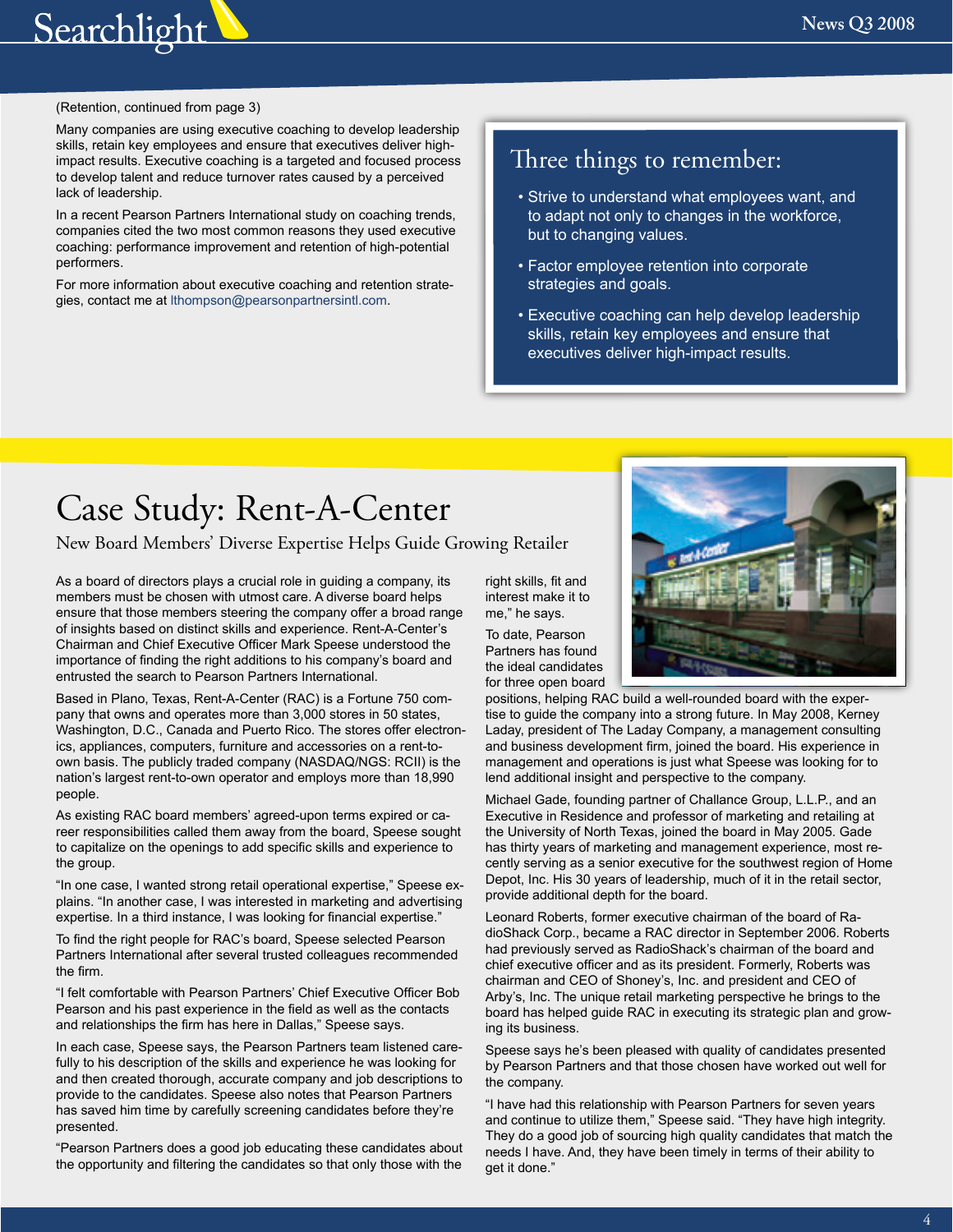

### Pearson Partners' Profile Keith Pearson, President and Vice Chairman

#### **What are some of the highlights of your career so far?**

One of the best days for me was our first day in our new offices. It was our first original lease, and we were able to design the office to suit our needs. It was a simple thing, but what it represented to us was significant: the fact that we'd been able to grow from a threeperson operation into a thriving business surrounded by great people.

#### **What's your philosophy or approach when it comes to client relationships?**

Our company's vision is to become a great company by making our client companies great. Our industry can breed large egos. We often remind our team that we are simply serving our client. We are recruiters. We are usually the last and most expensive alternative for our clients. By the time we get a project, it is often in crisis mode. Our clients don't pay us to be creative; they pay us to find exactly what they are looking for. We simply will not walk away from a search. We have virtually a 100 percent fill rate.

#### **How have you seen the company grow and change over your tenure?**

We started this business in March of 2001, which was one of the toughest times for business services firms. We have been blessed with rapid growth. To watch the business transform from something a few people started into a sustainable corporation creating value for our younger employees has been very rewarding.

**What do you think is the key to PPI's repeat business with top companies?** We follow five client service guidelines: We do what we say we will do, and we do it right the first time. We keep clients informed, and ask that they do the same. And we stay with every client throughout the entire process.



#### **What do you like to do away from the office?**

My family – my wife Stephanie and our two great kids, Sophie and Jonas, and I enjoy getting away from the bustle of the city. We travel to West Texas and Colorado and love everything the outdoors has to offer. I also enjoy running and hope to get back into cycling soon.

#### **If you had to make a career change tomorrow, what job would you choose, and why?**

My next career will be something outside. I have always been fascinated with anthropology, archaeology and paleontology. I am a fresh-water fish hobbyist, but I can't seem to find a way to make a living with them.

### Announcements, News and Events

- ❏ We are pleased to announce promotion of Sandy Boyce to principal in our Dallas office.
- ❏ We are pleased to announce promotion of Robyne Petersen to Director of Research.
- ❏ Deb Seltzer presented on how to **"Give Your Career an EDGE"** for the Healthcare Businesswomen's Association in Atlanta on June 3, 2008.
- ❏ Stephen Konstans served as a panelist on **"Positioning Women for Corporate Boards"** at a conference organized by the Institute for Excellence in Corporate Governance and the University of Texas at Dallas on April 30, 2008.
- ❏ Bill Rowe authored a chapter titled, **"A Force of Integrity within the Corporate World,"** in the recent book, *Best Practices for Executive Search Firms: Leading Executives on Developing Benchmarks, Evaluating Potential Candidates, and Helping Clients Succeed* (Aspatore Books, 2007).
- ❏ Pearson Partners International has been named by the *Dallas Business Journal* as the 6th largest Metroplex executive search firm; the rankings were announced in September 2008.